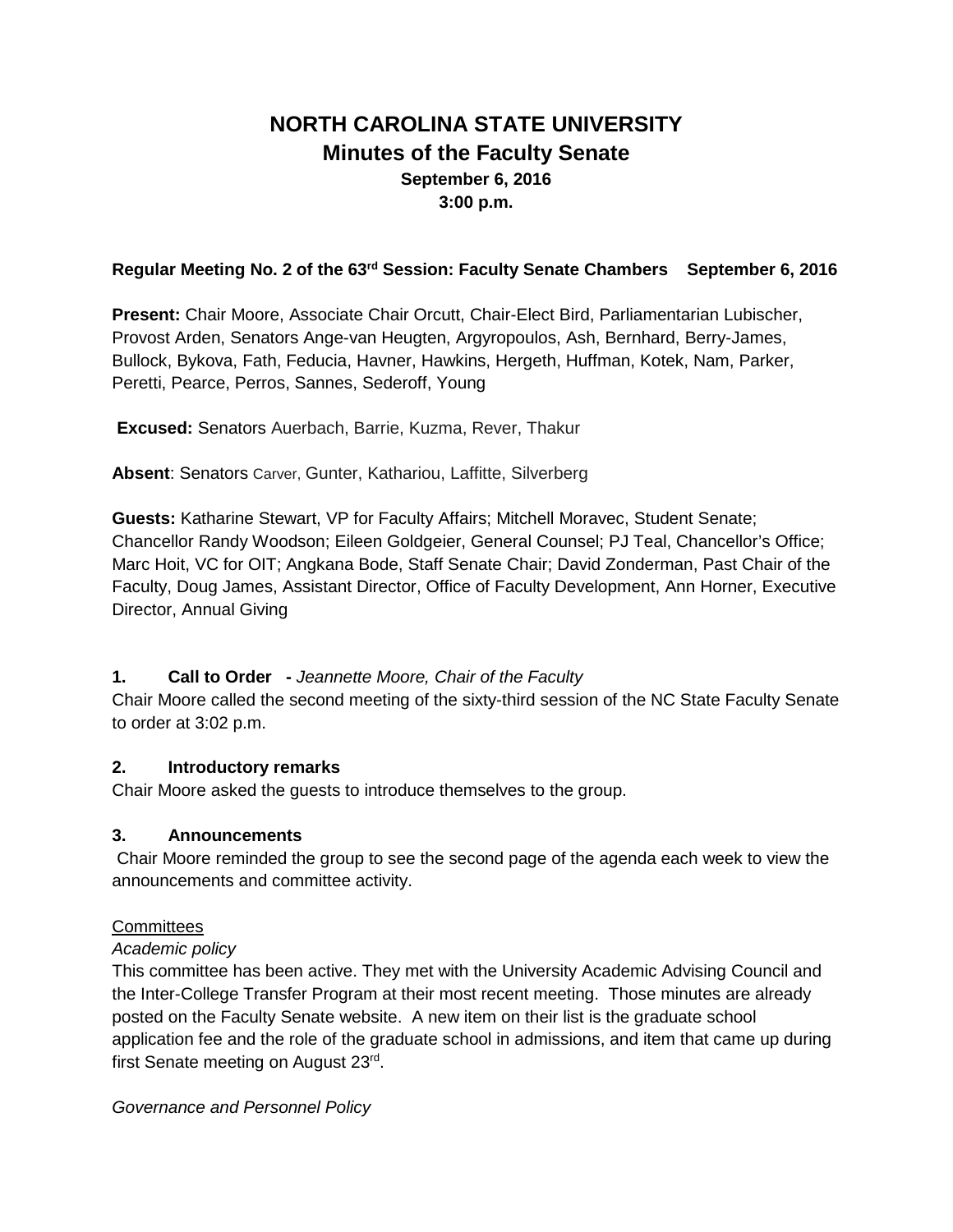This committee met and discussed various items. Those minutes are also posted on the Faculty Senate website.

### *Resource and Environment*

This committee met and discussed various items. Those minutes are also posted on the Faculty Senate website.

#### Announcements

- Chair Moore announced that at the September  $20<sup>th</sup>$  Faculty Senate meeting, the Dean of the Graduate School, Maureen Grasso, will address the topic of graduate faculty appointments and review.
- Chair Moore welcomed newly-appointed Senator Tom Barrie from the College of Design.
- Chair Moore asked for meeting topic suggestions for the October 4<sup>th</sup> General Faculty meeting be sent to her within the next week in order to formulate the meeting agenda.
- *Faculty Assembly --- 2016.94 passed*

Chair Moore reported that the UNC Faculty Assembly met on Friday, September 2<sup>nd</sup>. At the meeting the Assembly passed a Resolution on the Governance Implications of North Carolina Session Law 2016-94. This Resolution is an objection to the process regarding how some things were done this past year. Named specifically, items that were included in the budget by legislators that really should have come from the Board of Governors or the President of the UNC system, Margaret Spellings. Also named specifically was reversing the penalty for UNC Chapel Hill for exceeding the 18% out-of-state enrollment cap. Chair Moore pointed out that the objection is not to any of those things; the objection was to the process of how they were put in place because the Board of Governors and the President of the UNC system are supposed to work together to oversee everything to do with the UNC system.

Chair Moore stated that she has a copy of the resolution if anyone would like to see it after the meeting.

● *Fall Letter*

Chair Moore reported that Vice Chancellor Mike Mullen sent his fall letter to the faculty so if you're on teaching faculty for undergraduates you should have received that. She stated that Vice Chancellor Mullen was reminding us all that the success of our students is goal one of our strategic plan and that engagement with students is very important in terms of their success.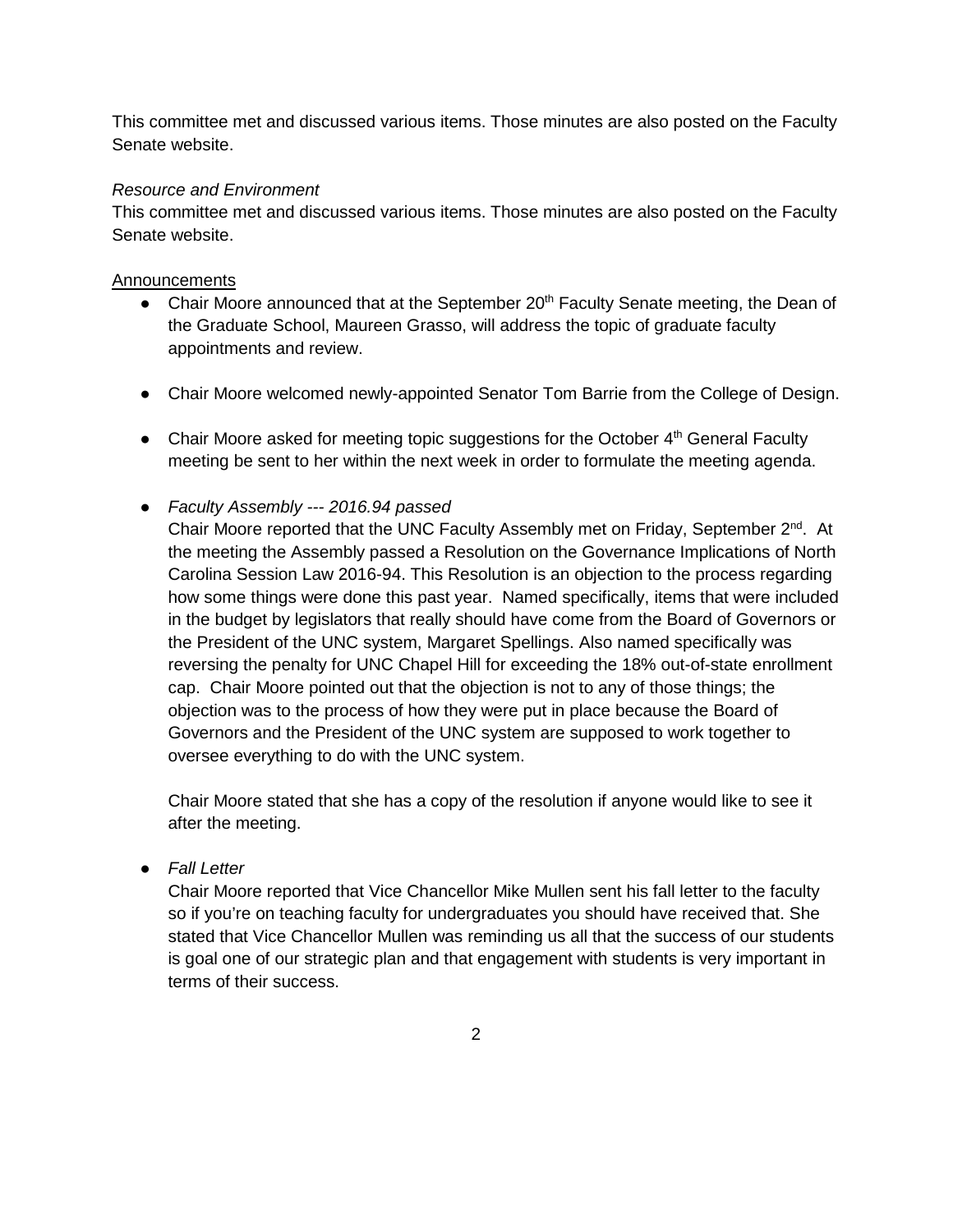● *Faculty Library Spaces*

Chair Moore stated that the faculty spaces in both libraries are really great. These are spaces that faculty can reserve not just in the Hunt Library but now in the DH Hill Library. She provided a link to accommodate those reservation requests.

● *Inauguration*

Chair Moore announced that the Inauguration of Margaret Spellings as the President of the UNC system will occur on October 13<sup>th</sup>.

# **4. Approval of the Minutes, Regular Meeting No.1 of the 63rd Session, August 23, 2016**

Associate Chair Orcutt called for a motion to approve the minutes for the first meeting of the 63<sup>rd</sup> NC State Faculty Senate session.

With no changes, a motion to approve the minutes as submitted was made, seconded, and passed unanimously.

### **5. Chancellor's Remarks and Q/A –** *Randy Woodson, Chancellor*

Chancellor Woodson expressed his apologies for not being able to attend the first meeting of this session on August 23rd. He thanked the Faculty Senate for everything they do for the students and for NC State University. He stated that as the Provost shared at the previous meeting, this year's freshman class is really strong. He thanked the Faculty Senate again for all they are doing to help the students at NC State get the quality education that the University has always stood for.

Chancellor Woodson offered his congratulations to the College of Natural Resources and their Olympic gold medalist, swimmer Ryan Held. He stated that NC State had a record number of participants in these Olympic Games; five current students that were participating - four from swimming and diving and one from rifle. He continued by saying that Ryan won the gold medal and was considered the "famous one" for being emotional on the medal podium. He stated that the Olympics are an amazing event and Ryan's reaction to his success reminded us what that venue means to the country and to the world. He recounted an interview that Ryan gave to *Time Magazine*, saying that it was amazing that now he's back on campus in a Wildlife Management class, nobody seems to be thinking about it at all – just studying with the rest of the 34,000 students. Chancellor Woodson stated that this was a great thing for NC State University and for Ryan. He reminded the group that the University is doing quite well in a lot of Olympic sports, stating that men's swimming and diving has won the ACC each of the last two years and Braden Holloway is a terrific leader for men's and women's swimming and diving and does so much for our student athletes.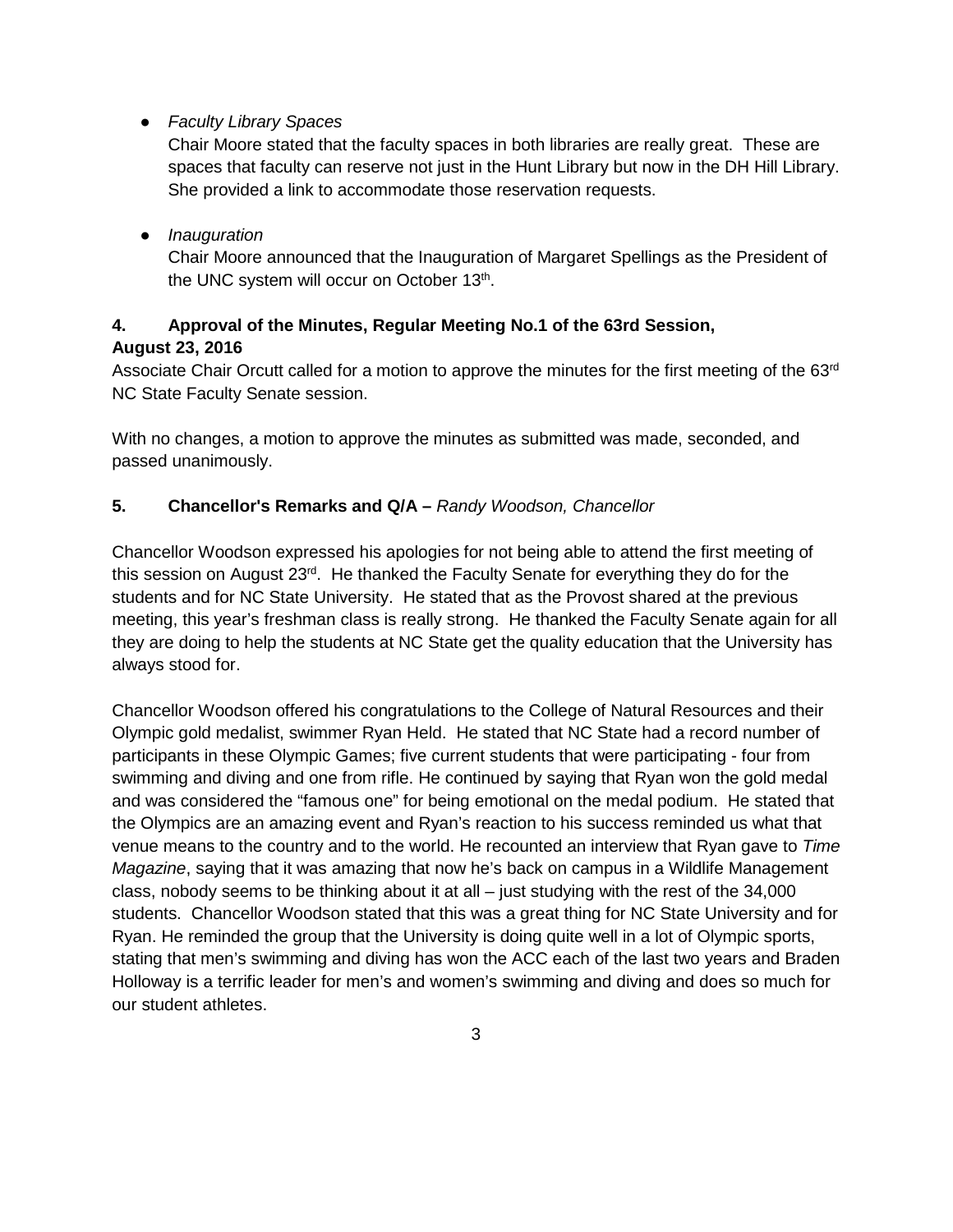Chancellor Woodson stated that *Nature* magazine and *Science* magazine are the two most highly-ranked publications in the world. He continued by saying that every five years, *Nature* does a survey – sort of an analysis – of the top life and physical and mathematical sciences journals in the world and looks at the Universities that have always been at the top of the scholarly universe. He reported that NC State is one of only three North American Universities in the top 50 of the Universities that have made the most progress.

The Chancellor stated that the thing that is the most interesting to him in addition to being 31st in the world and being there with Stanford and Baylor Medicine which were the other two North American Universities in the top 50, but that in the top 10 of the Universities making the most progress, none are in North America; nine of the top 10 are in China and one in South Korea. He stated that the world is changing – and in our country, because of the work that our faculty does, NC State has always been the place that everyone around the world wants to come to study. He stated that we need to fight to protect that and that the Faculty is doing a great job. He continued by saying that NC State hit the high water mark this year in research funding with \$460 million in research expenditures.

He continued by saying that a lot of good things are happening and a lot of good progress is being made because the University has worked hard to recruit and retain faculty, knowing that they are the lifeblood of the University. He stated that we are nipping at the heels of some of the best in the world.

Chancellor Woodson also commented that the *Princeton Review* comes out every year – the ones that do the "number one party school." He was happy to report that it is not NC State and we are not in the top ten; the Chancellor is proud of that. He continued that the University is also not on the list that we used to be on – the one for one of the ugliest campuses in U.S. He gave credit to the people in the physical plant and other places that have done a lot to make sure that this campus gets seen in a more favorable light. He stated that Hillsborough Street – in spite of the challenges associated with renovations, has done a lot and will continue to do a lot to elevate the brand of the institution and access to campus. The Chancellor continued by saying that NC State has always been a beautiful campus that you have to get out of your car to enjoy. Chancellor Woodson mentioned that the University is on some good lists as well, including being among the top 50 in the country for game development.

The Chancellor stated that NC State benefitted more than any other University in the UNC system from the bond package; the reason being that the University had compelling projects – the engineering oval project and the plant sciences research building and that the University also committed to raising money for both of those. He stated that he was hopeful that the Senators saw that Golden Leaf Foundation has granted to the University \$45 million for the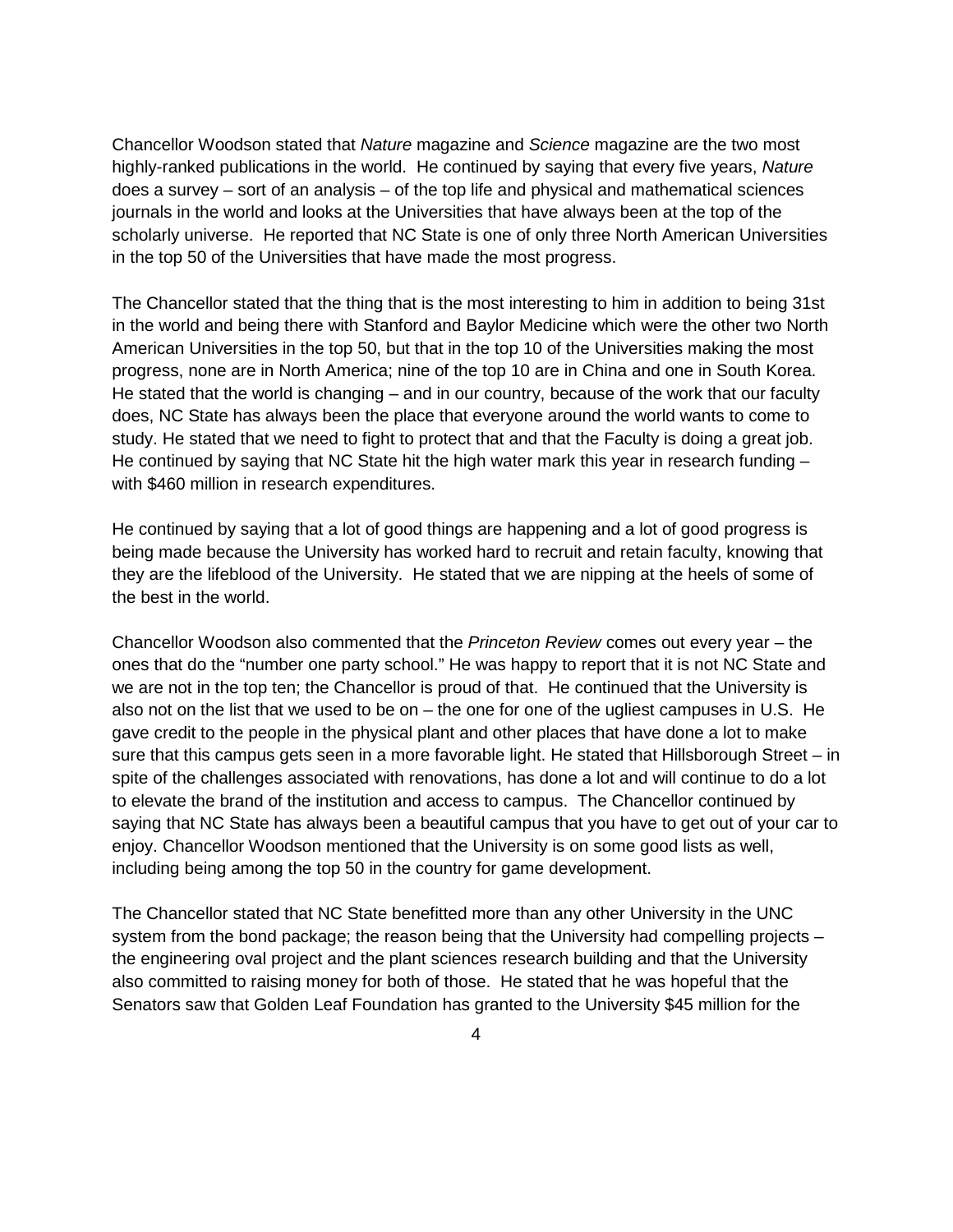plant sciences building. He continued by stating that the University is still raising money for both of these projects taking steps to make sure that both of these projects stay on time. He stated that there will be shovels in the ground by early fall of 2017.

The Chancellor reported that two new canine police officers have been added to the NC State police force. Their names are Reed and Ford, and they are Labrador Retrievers. He stated that the campus is excited to have them here in this environment. Additionally, the Chancellor reminded the Senate that this year is the 50-year celebration of Carter Finley Stadium, so they can expect to see a lot of festivities associated with this.

Chancellor Woodson stated that the University will officially launch the public phase of the Campaign with a celebration week of 10/23. It will culminate in a big celebration and kick off of the campaign on 10/28 with a party on the Stafford Commons, which will occur immediately following the Chancellor's Fall Address. He continued that this is also Homecoming week with a lot of the Foundation Boards on campus and the football game on Saturday.

In closing, the Chancellor reminded the Senate that all of us are attentive to the strange world that we are living in right now, a lot of that created by the political environment that we're in, which is at a level of interest beyond imagination. He continued by stating that we are also very sensitive to the fact that the entire country is on edge. He challenged everyone that we should all be thinking about how we can help our students get through a very critical time in their lives by having thoughtful conversations about the climate across the world and across the country.

Chancellor Woodson went on to say that he is not sure that students have the same kind of mindset about free speech that others who grew up in a different time think about, stating that "we always have to walk this line." He stated that University campuses are struggling with this now – free speech, hate speech, micro-aggression – all the things that are very important in keeping a campus climate inclusive, diverse, and welcoming but at the same time reminding us all that people have the right to say a lot of things, and unless it's targeted toward an individual, it's likely legal. He continued by saying that a lot of these conversations occur in classrooms and across campus and that the University is doing everything we can to make sure that we give our students a safe and welcoming environment so that they can be successful; stating that this is their dream – and it's our dream for them to be in an environment where they can grow as scholars and they can grow as individuals.

#### **Questions/Issues**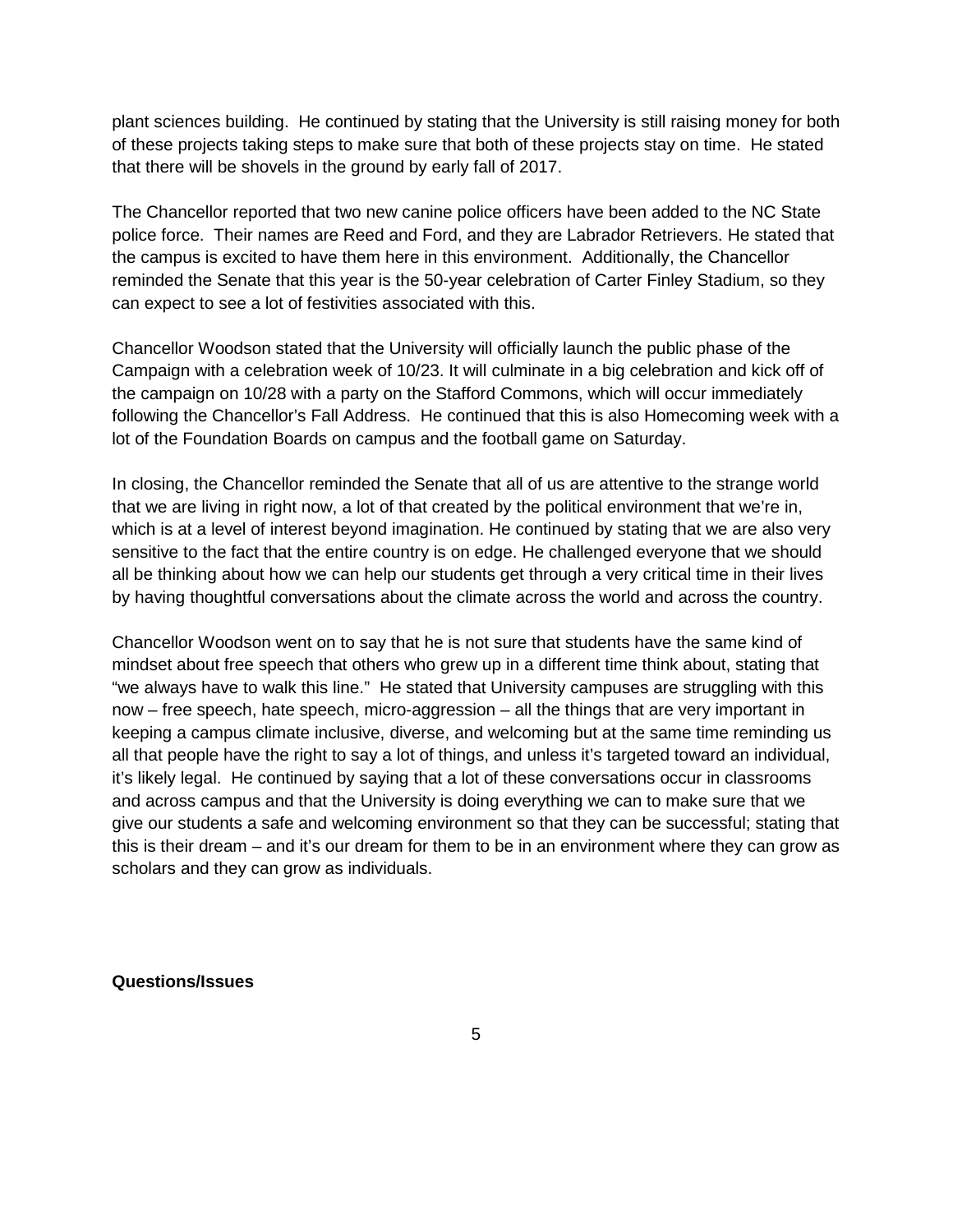*Senator Pearce: What do you mean by a safe environment?* 

Chancellor Woodson stated that he will not define it, but one he feels it is one where people are not afraid.

*Senator Pearce: If you're talking about faculty in a safe environment, does that mean we have to censor ourselves to make sure we don't say something that might hurt the feelings of someone?*

The Chancellor responded that no, he will not tell faculty what to say. He cited an example where students wanted him to put a plaque up on the free expression tunnel telling students what they could and couldn't say in the tunnel. He responded that "that's not free expression is it?" He went on to say that a safe environment is one that is free from threat, where students don't feel intimidated to study. The Chancellor stated that throughout his career in higher education, he has not seen a time as complicated as it is right now and that the campus community is in this together. He reiterated that he will never tell faculty what to say in their classrooms or what not to say unless something is said that is a threat to an individual student.

*Senator Sederoff: He wanted to have a discussion in regard to sustainability, with respect to our capital investment. He cited an example that a couple of years ago, leaders of biomedical research wrote an open letter written to community saying that the current paradigm used to support biomedical research was unsustainable, assuming there would be continued funding for public research, which not likely, yet there were still large investments in capital resources, which were likely to wither. Up-front costs are often obtainable but costs to sustain facilities are often not. Do we have a reasonable plan for sustainability of resources*?

The Chancellor responded by saying that the University is not paying essentially any debt on academic buildings with overhead from grants – maybe some of the Centennial Campus space that was built with expansion space, but for example, the engineering oval, plant sciences building and all the buildings that faculty and students study in every day are built with largely state funding and private funding. He stated that the biggest challenge facing the University is that the deferred maintenance on our buildings is growing by leaps and bounds. He continued by saying that in the past we relied on the State to fund us through formula – and that hasn't been forthcoming in recent years. As a result, we have to develop strategies for sustaining buildings because they're going to be with us for a long time.

*Senator Bykova: What do you have in place or what is the Administration doing right now for faculty in terms of research funding – especially funding for travel, including international travel?*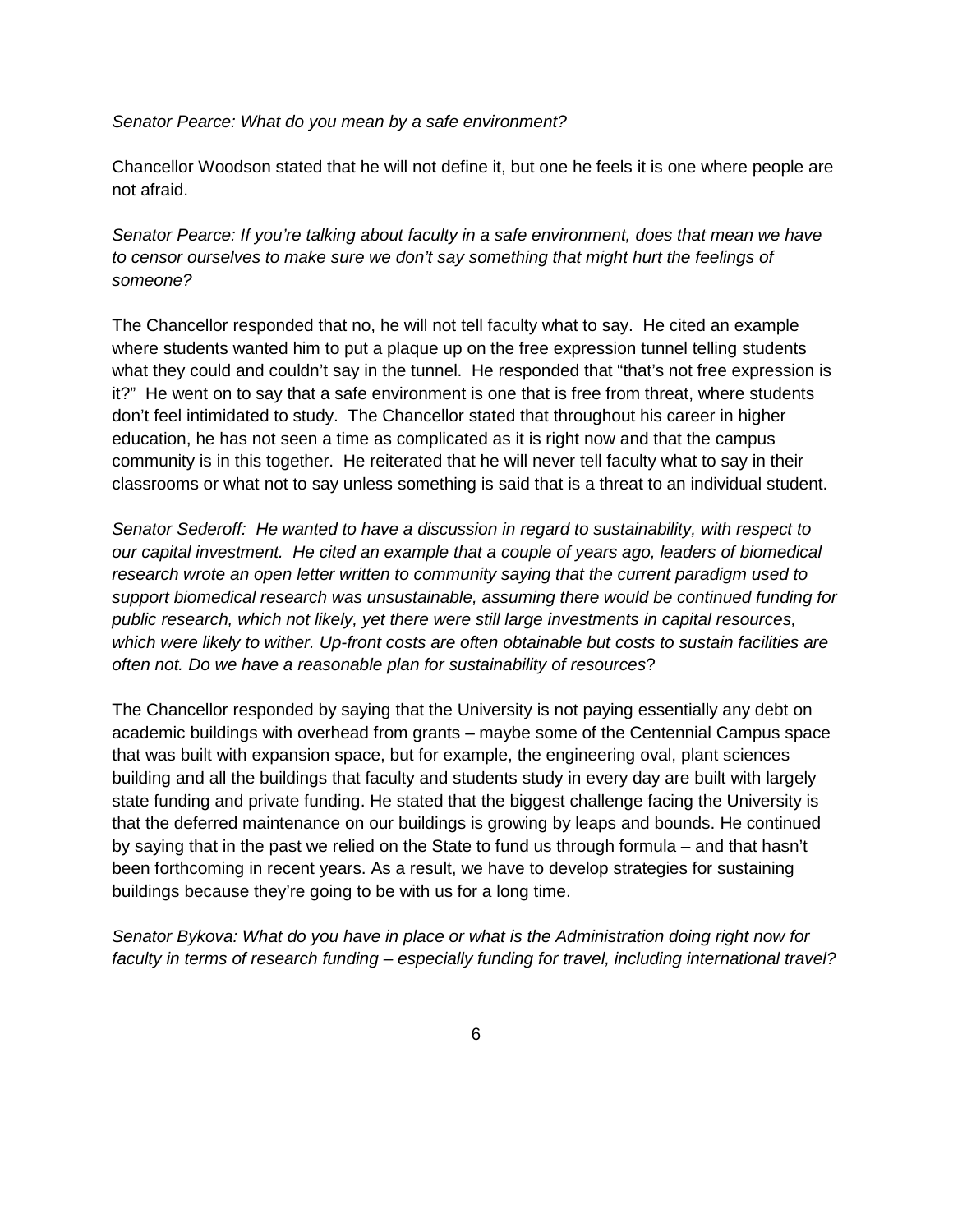Chancellor Woodson responded by saying that the reality is that we are doing everything we can to provide the infrastructure around faculty to bring in the resources they need for their research program. The international travel we put in is mostly all for undergraduate education for faculty who are supporting study abroad. Chancellor Woodson asked the Provost for additional comments.

Provost Arden commented that there are some small grants that international affairs has for faculty, but there simply is not a lot of money, and certainly not simple money – just to support international travel.

*Senator Bykova: I am on the International Programs Committee – and we know that Dr. Li initiated last year a kind of international travel support for faculty – it was only \$10k. Basically that is nothing.*

The Chancellor stated that you all face this every day; the flexible resources you can use to encourage and incentivize and all of those things is very limited and it is a challenge.

*Senator Argyropoulos: Last year or the year before, the enrollment targets for graduate students were changed; a 20% increase for graduate programs, and we are not meeting them this year. What are we going to do in a concerted fashion to actually meet that relatively large target in a time of reduced funding and all kinds of restrictions?* 

Provost Arden responded to this question by stating that the bottom line is it's complex and that everything cannot be lumped together. There's undergraduate and graduate and among graduate, you've got master's and doctoral. He stated that there is good news and not so good news; the total overall enrollment targets missed the last two years. He reminded the Senate that we do not have the final numbers for this year yet and that Census day was last Wednesday and currently we are working on getting the numbers probably by tomorrow in terms of how many we're off and where that is. He went on to say that there are two reasons, both on the undergraduate and graduate side; the good part is that we are over-predicting the number of continuing students that we have – graduate and undergraduate – and there's a reason for that; our students are moving through to graduation more quickly. He stated that it's about the total number on campus and how that compares with last year. So both at the undergraduate and graduate side, we missed both on new admits and on continuing students.

He went on to state that the reality is our standard of students and what we're doing with them over the last five or six years has changed so dramatically. The students are moving through in record time; the six year graduation rate has gone from 71% to almost 78% this fall. So on the undergraduate side you've really got more of a continuing student dynamic than new students. On the graduate side, you've got both because graduate students are actually graduating more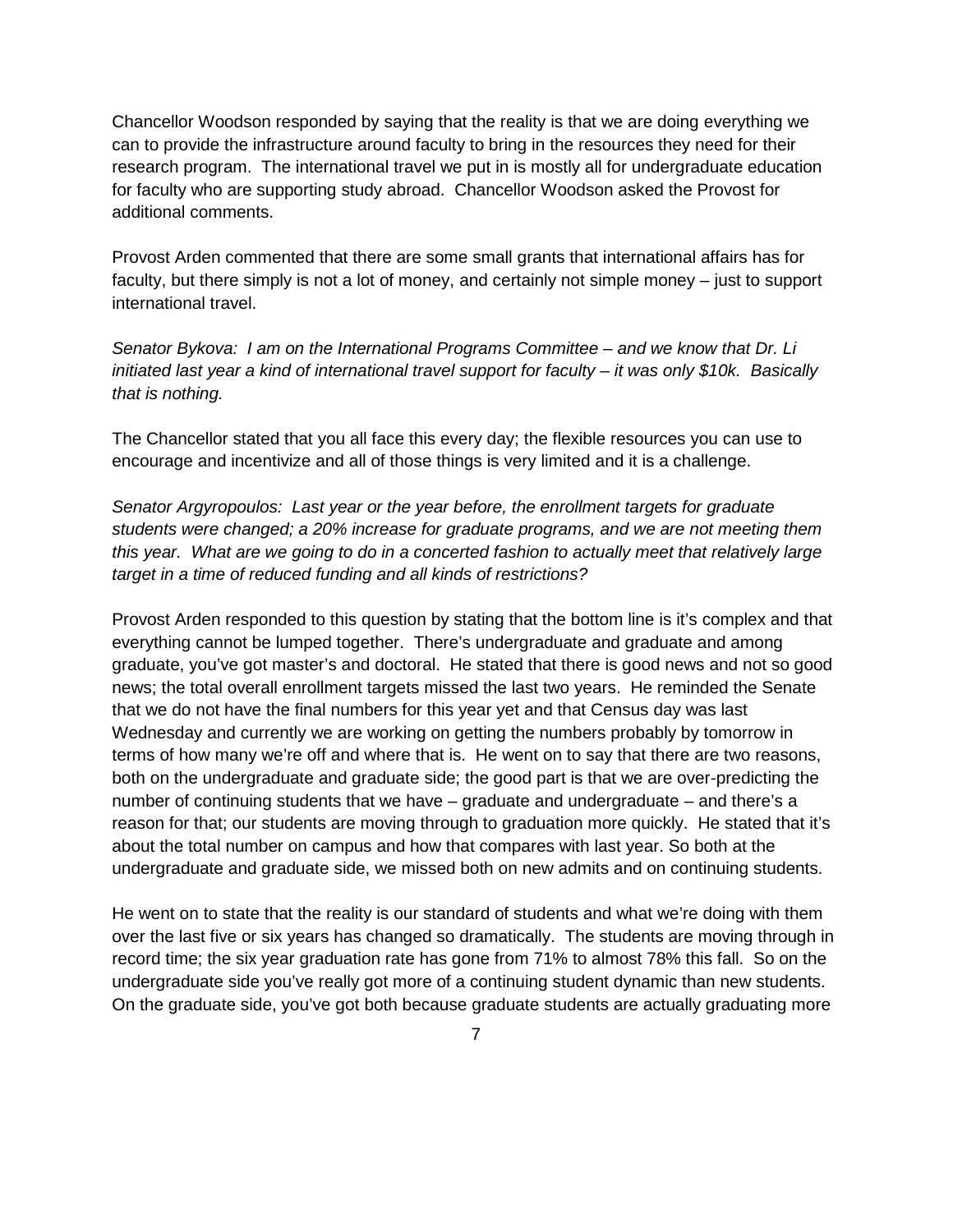quickly as well. It's different between the doctoral and the masters from one college to the next. He stated that he has asked Drs. Larick and Hunt for a very thorough and detailed report for this fall because we've now missed our enrollment targets two years in a row and there's not going to be one simple solution; there will have to be a number of different solutions. He continued by saying that this is a very complex issue, but a very, very high priority.

The Chancellor reminded the Senate that the research intensive, doctoral-intensive universities are more vulnerable to the current formula because we can change tomorrow the undergraduate formula; we can fill this place with as many as you want. He continued by saying that's not what we want to do. On the graduate side, because admission is decentralized and subject to the economy more and subject to availability of funding, it's more of a challenge.

The Provost then stated that he expects by the end of Fall to roll out a comprehensive strategy that will try to set realistic goals and ensure we make them. The reality is if we don't meet our targets and we get a cut, the Provost has no way to buffer that other than to pass it on to the units.

Chancellor Woodson reminded the Senate that the graduate targets aren't created in the Provost's office – they are created by negotiations back and forth within the units. So the numbers don't come from the Provost sitting in an office setting the targets --- it's with the leadership of the college.

*Senator Pearce: Are the growth targets tied to tenure track faculty? The growth of the tenure track faculty is flat and one might would think that if you want more graduate students you need more tenure track faculty.*

The Provost responded that there has been slight growth of tenure track faculty, probably 40 or 50 over the past five years, across the University. He stated that what we didn't take into account is you look at the demographics of faculty and how many we have retiring or leaving for one reason over the other, over the last five years we have hired about 350 faculty. We are doing a huge amount of hiring – 25% tenure track faculty on this campus. That is very expensive and we're all working hard to make some gains but not as we had hoped we would with these expenditures. He went on to say that the second thing we have to look at is the number of doctoral/grad school student / tenure track faculty at peer institutions. For many colleges it's well behind. So there is some flexibility and we have to figure out where the sweet spot is.

Chancellor Woodson then pointed out that, on the other hand, the ratio of faculty to undergraduates has never been lower at NC State, but we haven't continued to grow our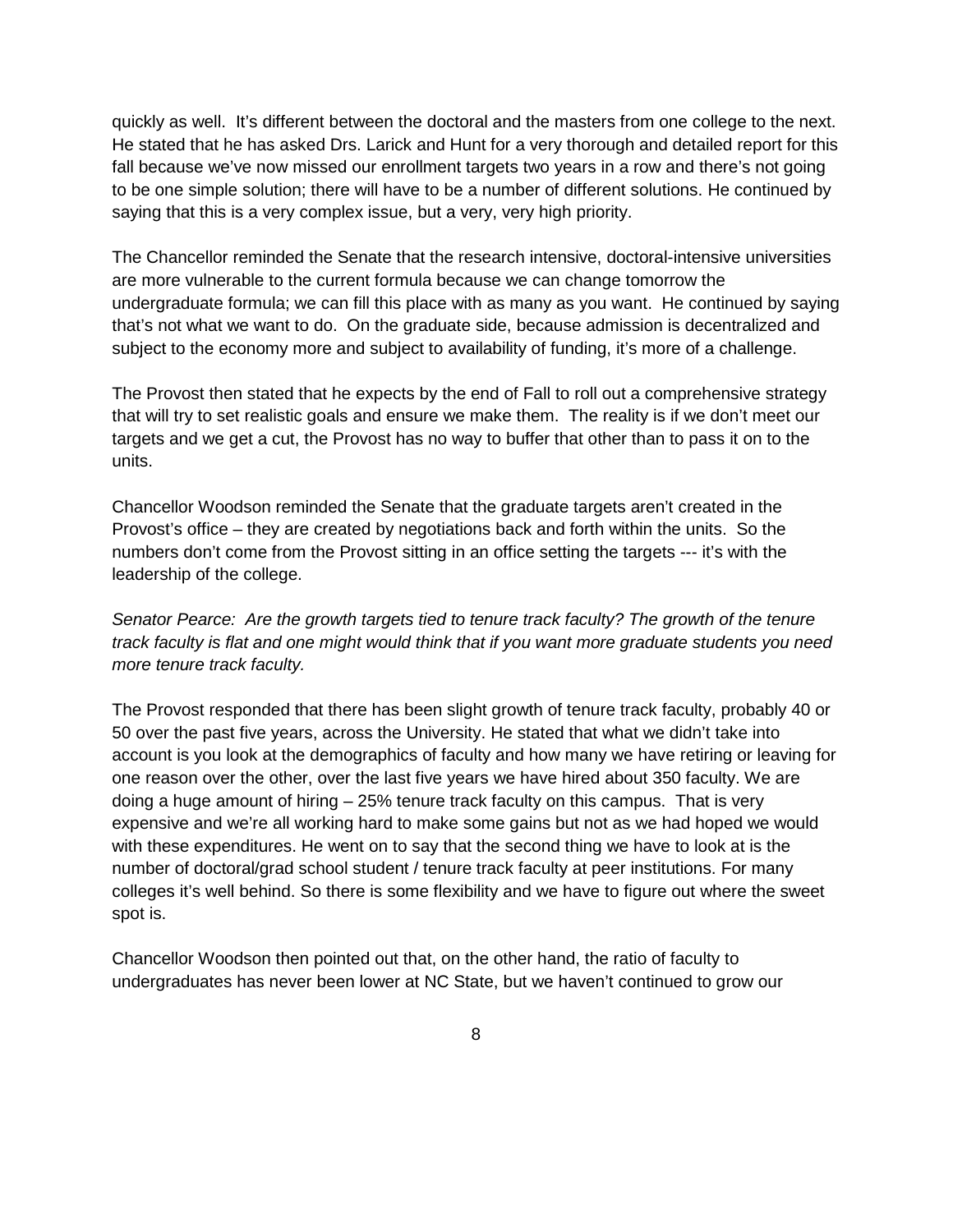undergraduates the way we were. Typically we're about 1300-1350 tenure track and 500-600 non-tenure track.

*Senator Argyropoulos: Some colleges have programs that have large service classes – service classes have a NRA that help the graduate students. Some have support to help graduate students and others do not. It is not equal.*

The Provost responded that it's very difficult to have the conversation at a general University level; it comes down to college and programs, which are all different.

*Senator Sederoff: So much of our effort is talking about and raising money that we should put it in our mission statement*

The Chancellor responded that it is not our mission but it's a reason to support faculty and all that they do; our mission is still education, research and service.

### **6. Provost's Remarks and Q/A -** *Warwick Arden, Executive Vice Chancellor and Provost*

The Provost did not have prepared remarks, but took questions from the Faculty Senate.

#### *Senator Huffman: Asked about a new policy regarding faculty recruitment.*

Provost Arden responded that it is not really a policy, but guidelines. He stated that his office has always had guidelines about how much we will partner with a department or a college on various things, whether that's new hires, start up for new hires, retention etc. He went on to say that they have been very aggressive about this in terms of the level of partnership that the Provost's office has done over the last several years - not to just make a lot of hires but really great hires and give them the resources they need to be successful

The Provost then went back to the enrollment discussion, saying that when you look at resources that are available to partner with the colleges on start-ups and retentions and all of those things, those resources come from enrolment funds and tuition – 95%. We have missed our enrollment targets the last two years. He went on to say that we have other resources coming in – somewhere between \$15-\$25 million.

He continued by saying that the other part is tuition – there are very significant pressures on downward tuition both from Legislature and from the Board of Governors. He stated that we have been under a 5% per year cap; now the legislature wants a flat tuition for incoming students as well. We are under a 3% limit for fees. This is all going to reduce available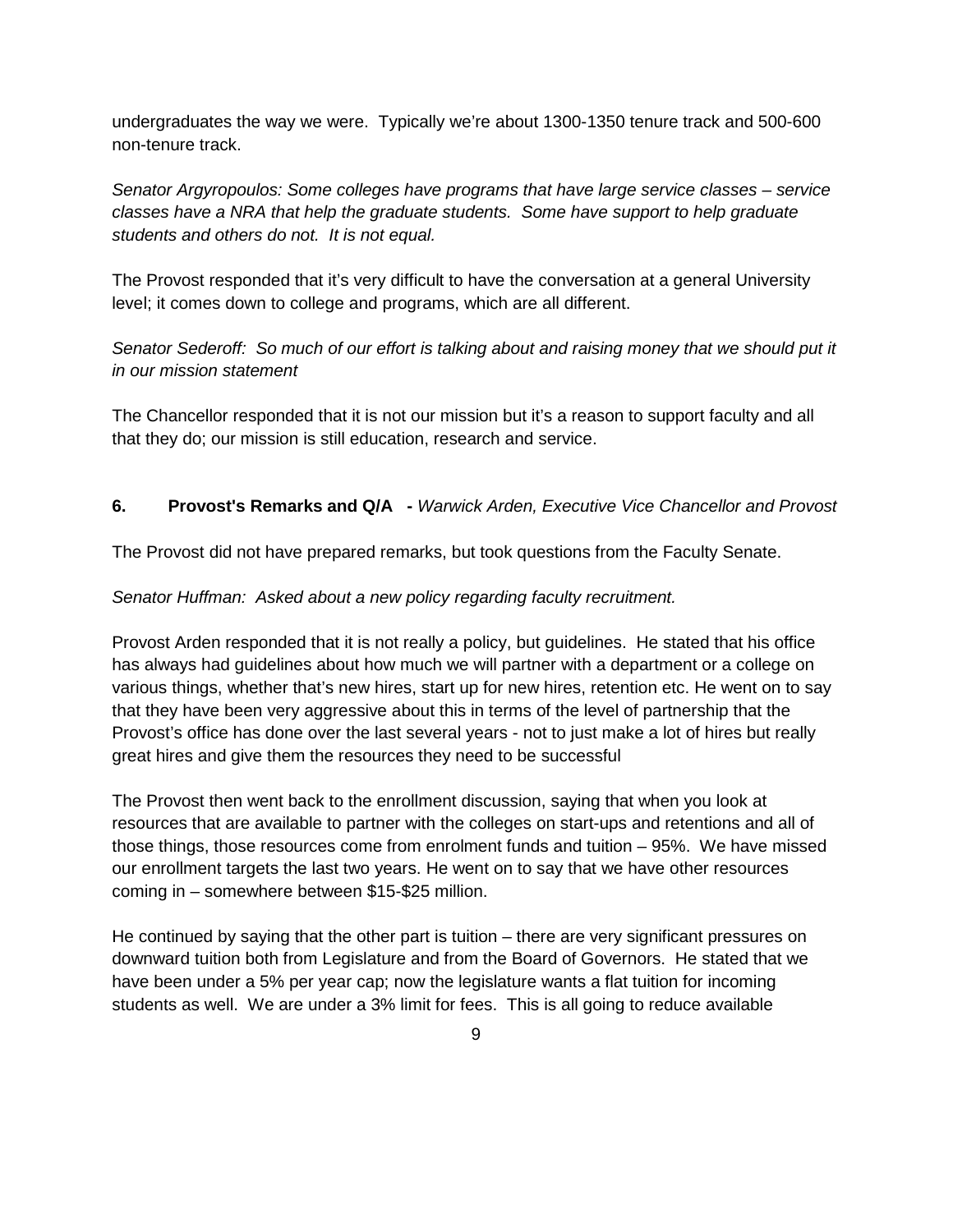resources. So, he said, the good news is that we are hiring some extraordinary people, but the bad news is they're expensive. He stated that we need to make sure we can make commitments that we make to people

*Senator Bullock: There is a disconnect between academic units and enrollment targets. Have you explored other predictive models or algorithms?*

The Provost responded that yes, all targets for any given college are negotiated targets and we can decide whether to undertake 4200, 4300 or 4400 overall -- but first time, full time admits is a negotiated target.

#### *Senator Bullock: Has there been discussion about looking at new algorithms?*

Provost Arden responded that yes, we pride ourselves on being an analytically-rich institution. We have great folks in statistical and data sciences. He continued that he thinks it is time to go back and look at some of the algorithms we have been using for 10-15 years, because the parameters are changing so quickly. That is part of what we will be doing this fall – looking at our algorithms specifically to predict continuing student numbers. At the moment we're off – only 10% but it makes a difference.

#### *Senator Bullock: What role does the 12-cell matrix play in that planning?*

Chancellor Woodson responded that we are an institution that admits students directly to the major and that we negotiate with all the Deans in all the Colleges the target for each major – the students determine what happens next.

*Senator Bullock: There are number factors in between that contribute to the outcomes. So there are transfers, internal, external then when we start the funding models focusing on the production of student credit hours.* 

Chancellor Woodson responded that there is no funding model and no there are no distribution of resources at this University based on student credit hours.

Provost Arden also responded by stating that what we've been talking about for a couple of years is not changing anybody's base budget, but looking at incremental or change funding and linking it to enrollment funding in some way. He stated what we are still in the process of lowering that because it's important that we don't put into place things that drive this in the wrong direction – we don't want unintended consequences or misplaced incentives. As soon as we get these census numbers and model it – what was put on the table that the Deans will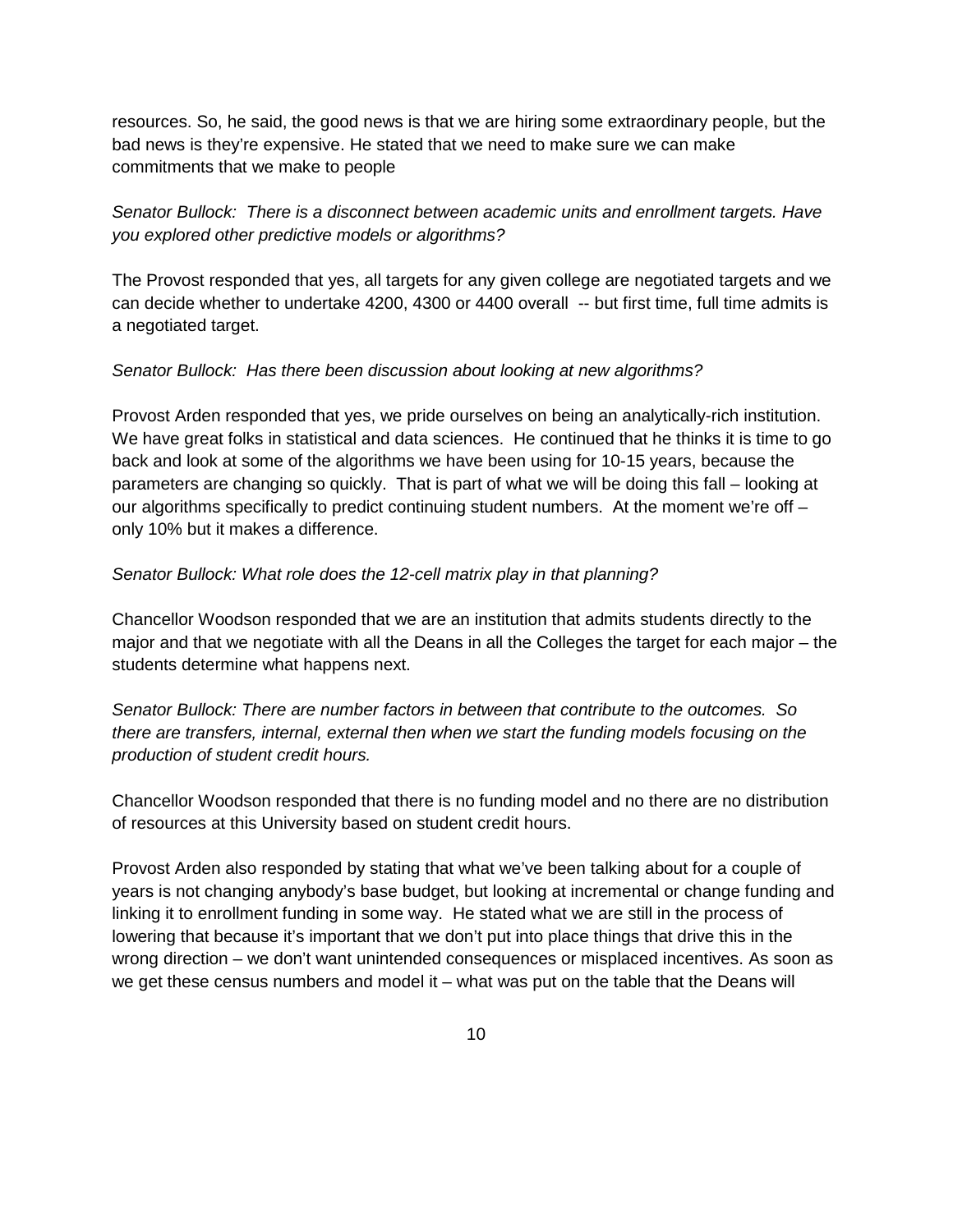approve is take 50% of the enrollment funds that would have been generated and allocate on a recurring basis.

He went on to say that we will likely get a budget cut next year – so we are taking our time to model this correctly. Additionally, he stated that over the last five years some colleges have had rapid enrollment growth, others have lost credit hours – some 20% - and their budgets haven't been cut. So those that are growing are subsidizing those who are declining. Not sure we want to do this over time. We really have to think about that.

The Provost went on to say that we have changed our philosophy – at the undergraduate level we are going to focus on quality and not quantity, and grow moderately at the graduate level. The model works as long as you meet the graduate enrollment targets. He stated that we are getting hurt by our own success with students moving more quickly through. We are a high demand institution and this is not an insurmountable problem – a matter of thinking through it critically and have the appropriate balance of growth and resources.

### *Senator Perros: How will you evaluate the success of the cluster hiring program?*

Provost Arden responded that the University will evaluate the same way we evaluate the overall faculty or institute success – scholarship, research, and national imminence. He pointed out that our clusters and cluster hires are responsible for a lot of the increase reflected in the *Nature* index.

# *Senator Hawkins: Are you considering any way to incentivize obtaining graduate students? Are you trying to make the process easier?*

Provost Arden responded that as a Research I Doctoral institution, it is a fundamental part of our mission to have strong Doctoral research programs. He went on by saying that he does not think that the real tool for getting there is to have more and that the University currently has 63 or 64 Doctoral Program on campus. He stated that there is a timeline for approval and it typically takes a few years to go through the approval process. Additionally, he pointed out that new Doctoral programs are expensive and he does not feel that increasing the number of programs is the key; the key is how do we attract and retain the brightest students and have faculty and resources for those students. He stated that it takes a lot of little things to make the plan robust and sustainable.

Chair Moore intervened to stop questions, given the time restraints.

# **7. Faculty and Staff Giving Campaign: Launch**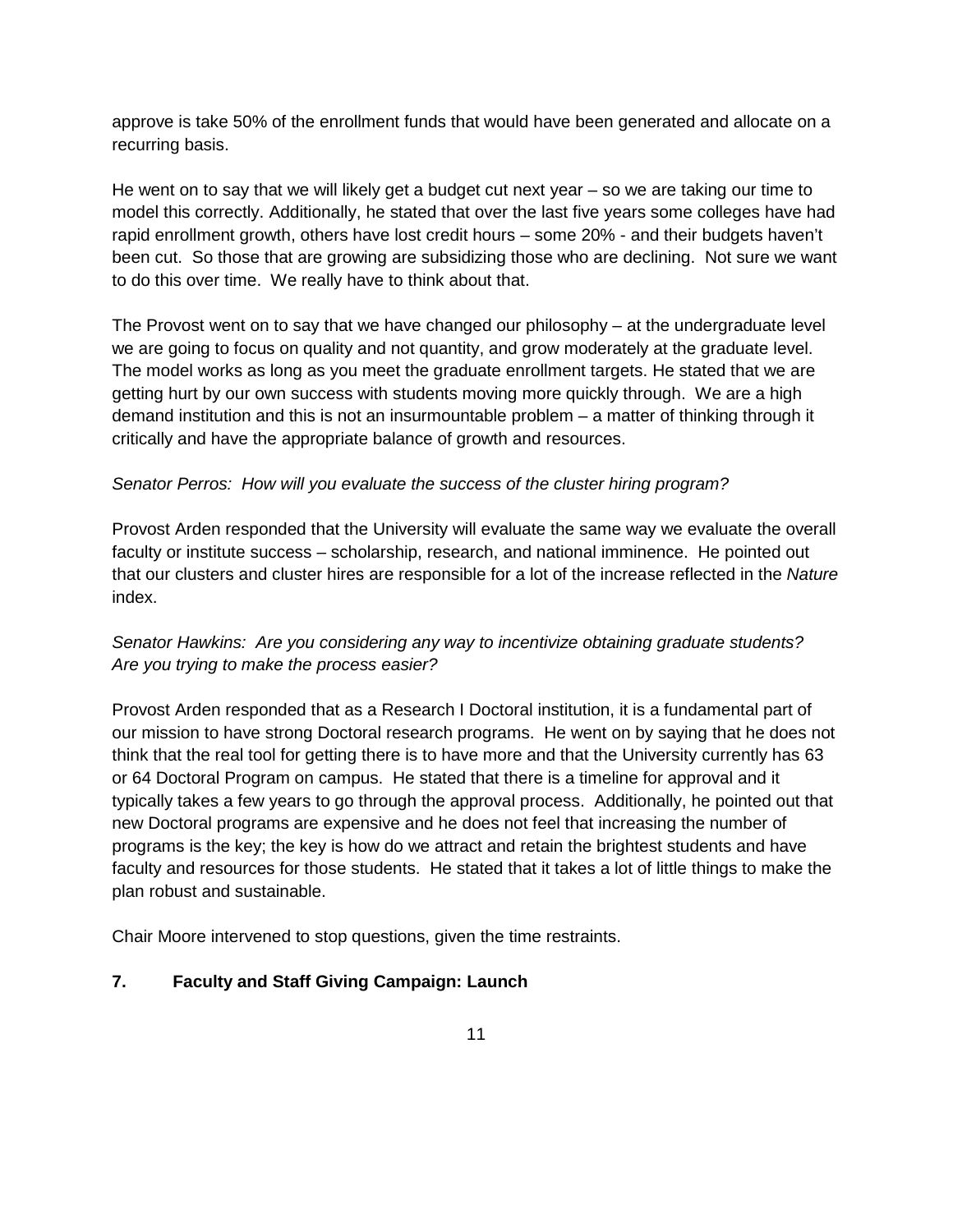*David Zonderman, Professor and Department Head for History and Past Chair of the Faculty*

Past Chair Zonderman stated that he is honored to be asked to be the co-chair of the Faculty and Staff Giving Campaign with Susan Colby. He went on to say that during Homecoming weekend this Fall there will be a public launch of the capital campaign. In this capital campaign, he added, there is a very strong commitment that a substantial amount will go into the endowment.

Past Chair Zonderman explained that the goal is two-fold:

### 1- **Participation**

As faculty and staff, we have devoted a lot to the University for us and our students. The more we can show our alumni and external donors that we are invested, the more of a chance we have to be successful.

### **2- Fairly low key approach**

This campaign will not have a heavy touch – no knocking on doors, etc. He stated that we are doing this on the limited resources we have.

Dr. Zonderman reviewed current faculty/staff giving numbers – over 800 participants are giving over \$900,000.00. He said that the current rate is 9% participation and the goal is to double that. His goal is 25% participation. He challenged the Faculty Senate to think about what they are able to do and passed out a form explaining the campaign.

Past Chair Zonderman thanked Dr. Woodson and his wife for beginning the NC State employees' scholarship fund with a gift of \$1.15 million. Currently, there are 127 scholarship participants receiving a total of \$250,000.00 thanks to this fund. He also stated that currently there are 63 additional donors to this fund.

He reminded the Senate that they are able to designate where their funds/giving can go and is hopeful that they will seriously consider participating.

# **Questions**

### *Senator Berry-James: Why do faculty not give?*

Dr. Zonderman responded that many times it is simply the employee relationship – why should I give money back? He also stated that we are not getting increases like we used to and many times that translates into poor giving among faculty and staff. He stated that they are looking for greater participation and modest gifts; all of us can give a little bit per month.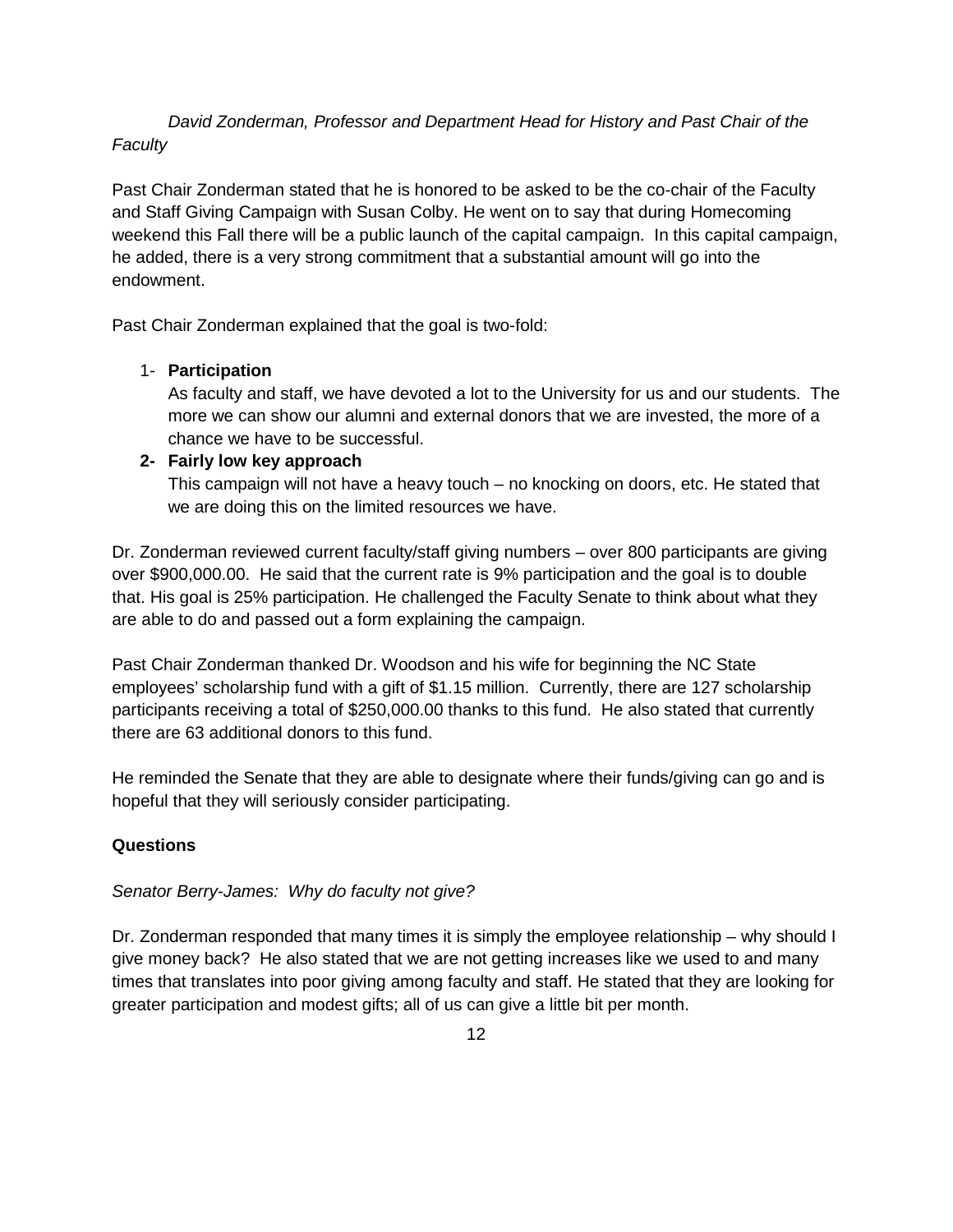Parliamentarian Lubischer pointed out that the assumption is that the gifts need to be "big gifts," but in reality, the average gift is \$45. Small numbers add up.

Chair Moore stated that as she remembers, no one has ever really asked for contributions previously.

# *Senator Sederoff: I am concerned that a visible campaign like this would stimulate our legislature to give us less money.*

Past Chair Zonderman stated that the Chancellor is able to thwart this idea by speaking with members of the legislature to explain that the funds from the Legislature are needed to keep the doors open and do the everyday things, plus the vast majority of these funds are restricted.

### **8. Old and New Business**

Chair Moore provided a status of committee discussions on issues that were discussed in the announcements section of the agenda. She referred to those once again.

### **9. Issues of concern**

Chair Moore brought one issue of concern to the Senate:

• An issue has been received regarding the possibility of opening up Dan Allen Drive. The person who sent the concern suggested that the Dan Allen gate is closed 10:00 a.m. – 3:00 p.m. instead of 9:00 a.m. – 5:00 p.m. in order to relieve the traffic congestion on Hillsborough Street during construction. An alternative option would be to move the gate so that people in the Dan Allen lot could use Sullivan Drive to exit the campus.

# *Comments:*

This is a particular problem for Biological Sciences – they cannot get anywhere during the day in a timely fashion, which includes classes between campuses. One suggestion was to get temporary passes so access to the gate was available. One faculty member stated that he teaches on both the main campus and the Centennial Campus and that it is currently a 45 minute drive from one place to the other, given the construction delays. The effect of this delay is impacting quite a few faculty members and students.

The Provost stated that the gate closure was a result of a transportation study to alleviate congestion cutting through campus and delaying the Wolfline as well.

The Provost agreed that this situation does sound like an impediment and he will be happy to talk with Dave Rainer to get it on the radar.